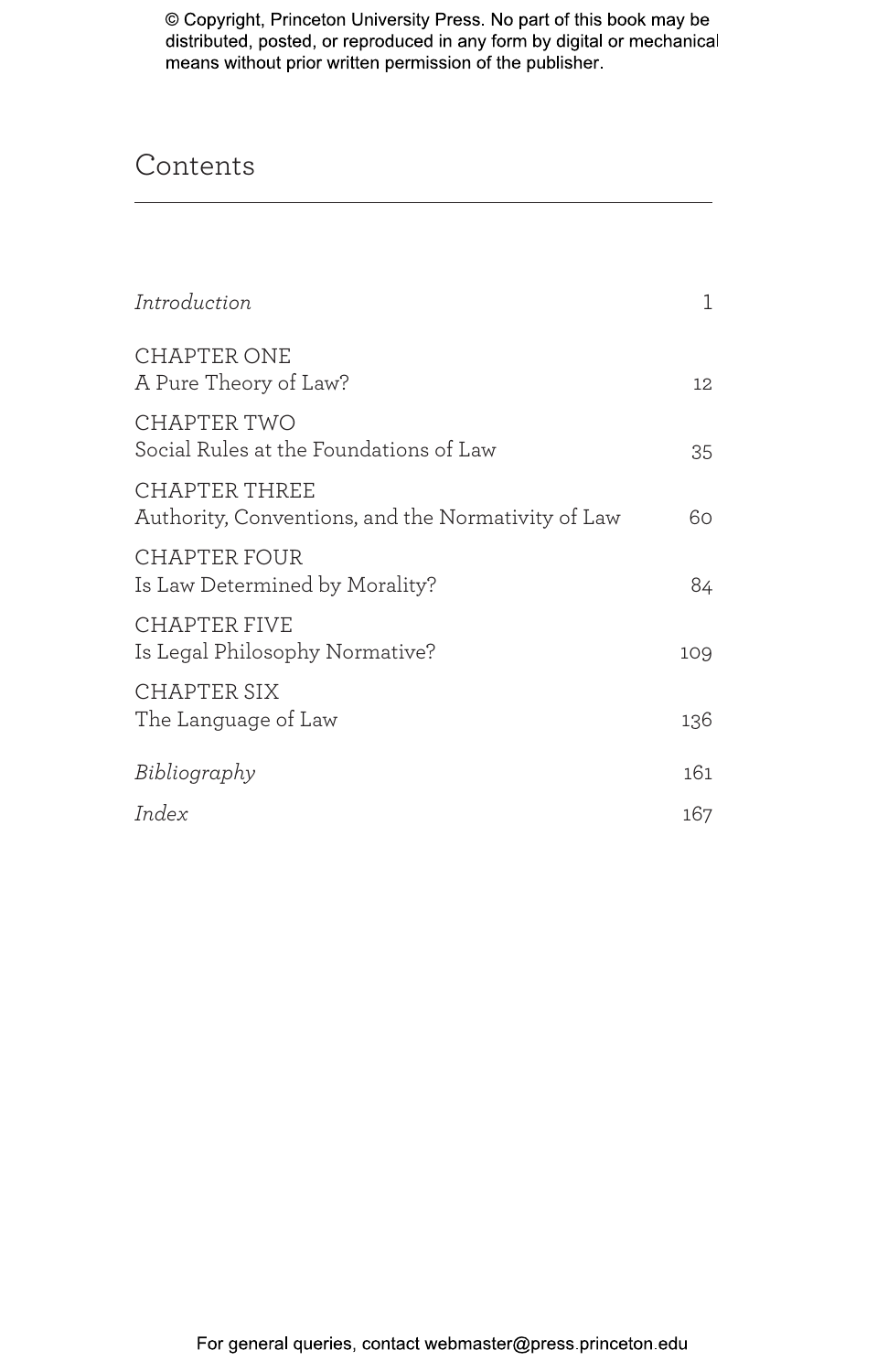## Introduction

IN THE EARLY SUMMER OF 2008, California highways were dotted with electronic signposts displaying the following message: "Hands Free Phone, July 1st, It's The Law!" California drivers would have known exactly what the signposts referred to: Earlier that year, a new law was enacted by the California legislature that prohibits the use of cellular phones while driving unless using a hands-free device.<sup>1</sup> The signposts were not, of course, the law. They just reminded drivers, informed them, as it were, that "it's the law!" Notice that this is an interesting kind of information, because it conveys two different types of content: descriptive and prescriptive. In one sense, the message informs us about something that happened, some *events* that took place in Sacramento earlier that year. But in a clear second sense, the message reminds us that we *ought* to behave in a certain way—that is, we are now obliged to use a hands-free device if we want to use a mobile phone while driving; after all, it is now *the law*. And of course, these two kinds of content are causally related: The legal obligation to use a hands-free device somehow follows from the fact that certain events had actually taken place, namely, that there were some particular people in Sacramento who gathered in a certain place, talked, raised their hands, signed a document, and so forth.

It is in thinking about this duality of content that philosophy of law emerges. The law is, by and large, a system of norms. Law's essential character is prescriptive: It purports to guide action, alter modes of behavior, constrain the practical deliberation of its subjects; generally speaking, the law purports to give us reasons for action. Needless to say, not all laws impose obligations.

<sup>1</sup> California Vehicle Code 2008, section 23123: "(a) A person shall not drive a motor vehicle while using a wireless telephone unless that telephone is specifically designed and configured to allow hands-free listening and talking, and is used in that manner while driving."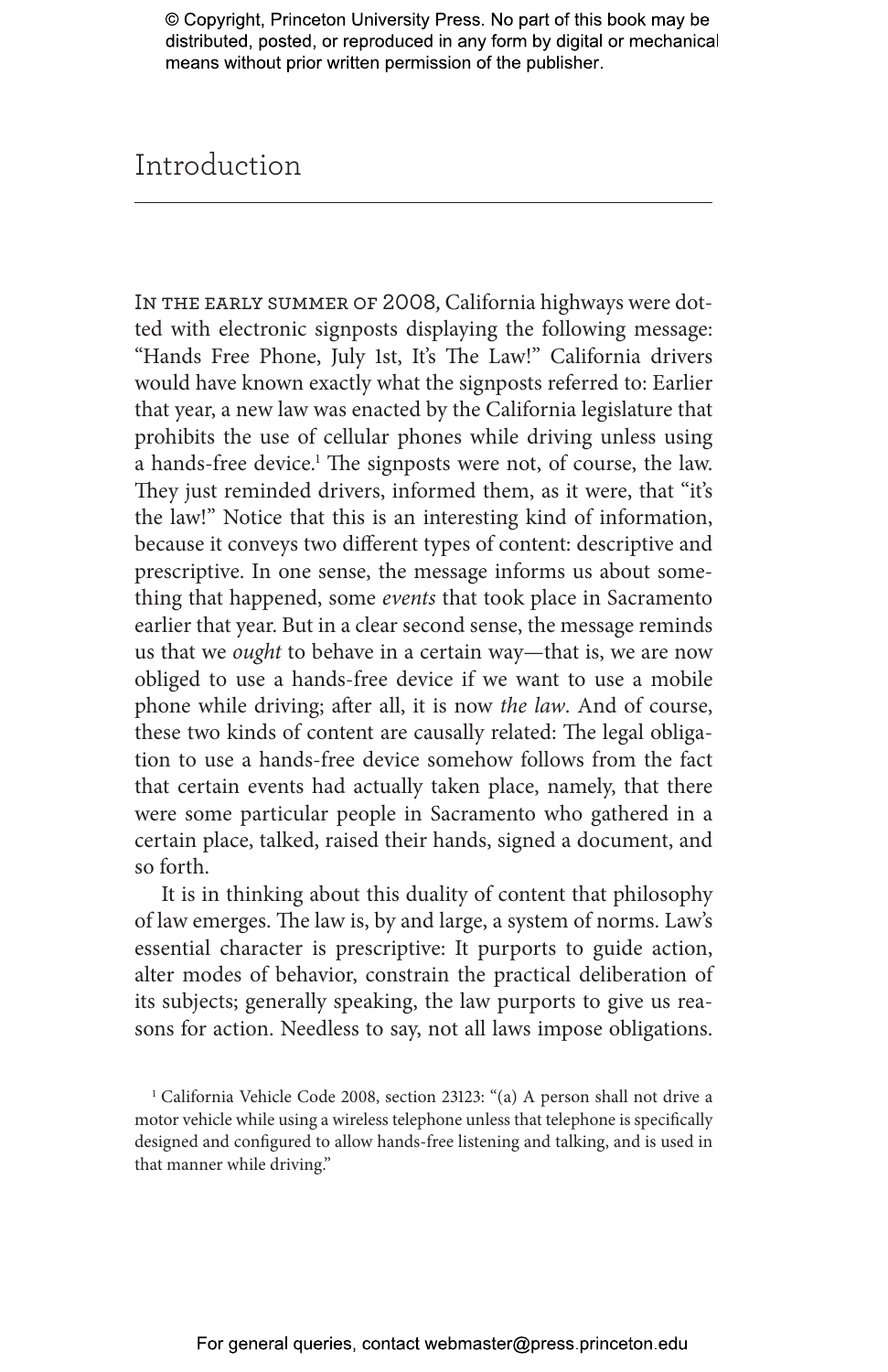## Introduction

A great many laws in a developed legal system grant rights of various kinds, provide legal powers to change other rights and obligations, and establish institutions defining their legal powers and authorities. Nevertheless, in spite of the great diversity of types of norms that law comprises, by and large legal norms are of a prescriptive kind. Laws do not purport to describe aspects of the world; they do not consist of propositions about the way things are. In one way or another, laws purport to affect or modify people's conduct, and mostly by providing them with reasons for action. Let us call this aspect of the law its essential normative character.2

The law is a rather unique normative system, however, in that the norms of law are typically products of human creation. Although there may be exceptions, by and large the law is something that is created by deliberate human action. Legal norms are enacted by legislatures or various agencies or are created by judges in rendering their judicial decisions. Law is typically a product of an act of will. If we combine these two observations, we can begin to see the main problem that has preoccupied philosophers of law: how to explain this unique normative significance of events in the world that are, basically, human actions, acts of will, so to speak, performed by groups or individuals? And what does this normative significance consist in?

Legal philosophers have understood this problem to consist of two main questions: One is a question about the very idea of legality, or *legal validity*, and the other is a question about the concept of *legal normativity*. Consider the California signposts again. They tell us that there is something we now ought to do, and that we ought to do it because "it's the law!" The first question, about legal validity, is the question of what makes it the case that this normative content (that you ought to use a hands-free device while driving) is, indeed, the law. And the second question is about the nature of the "ought" that is prescribed by such norms.

<sup>2</sup> The law may have other normative aspects that are not directly instantiated by providing reasons for action. The law may set an example or a standard for conduct in various other forms, or it may even purport to influence people's beliefs and attitudes.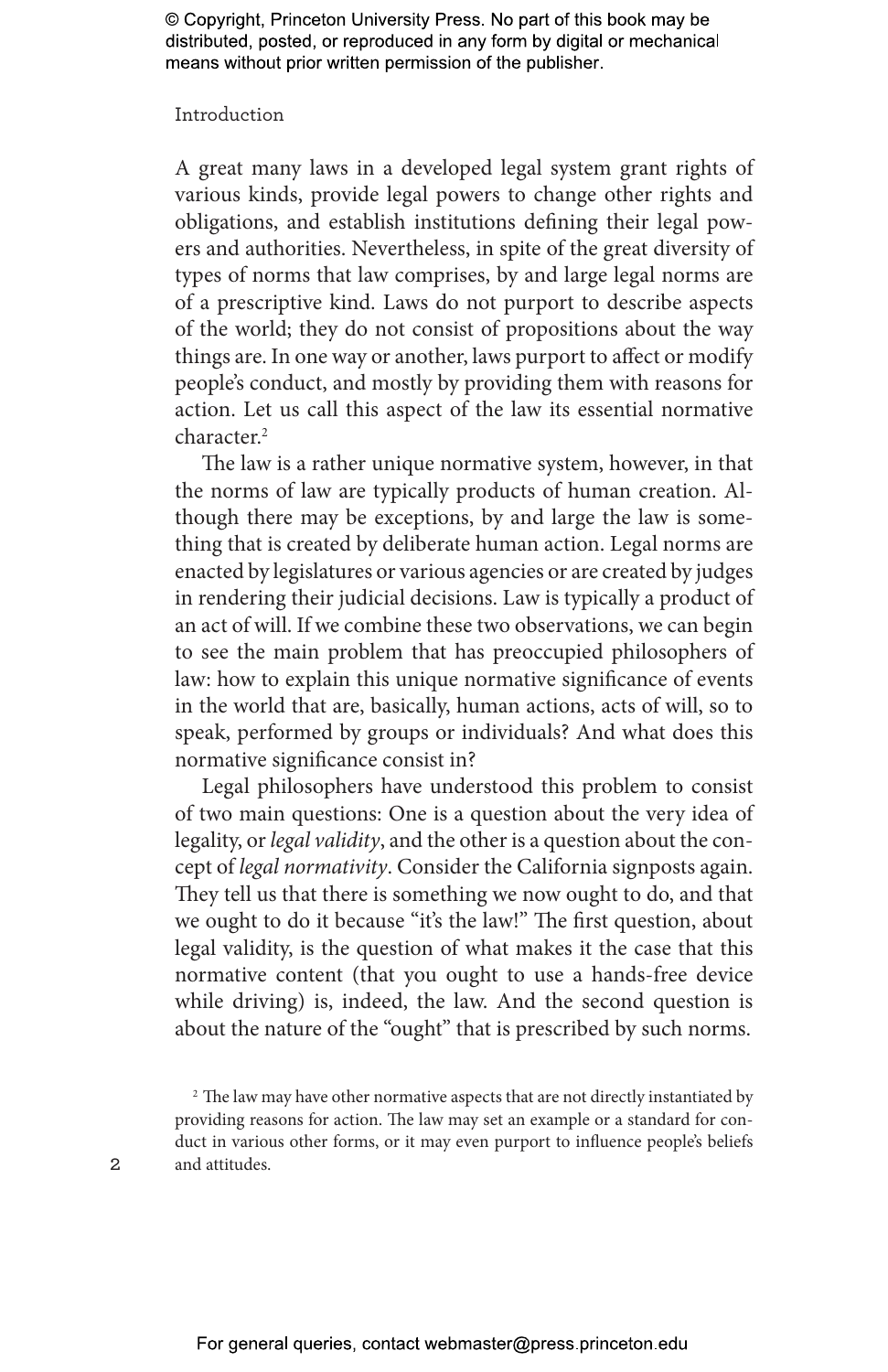#### Introduction

Let us begin with the concept of legal validity. When we say that "it is the law that *X*" or "the law requires you to *X*," and similar locutions, we implicitly rely on the idea of legal validity. For any given normative content, it may be legally valid in a given jurisdiction at some given time, or not legally valid, or, possibly, it may be in some doubt whether it is legally valid or not. Unlike moral or logical validity, however, the idea of legal validity is closely tied to a place and time. The hands-free mobile phone requirement is now legally valid in California but not in Nevada (where no such legal requirement applies), and it is valid at the moment, but had not been so two years ago. In short, whenever it is suggested that *the law is* such and such, the question of when and where is relevant. Nevertheless, it is widely assumed that some philosophical account should be available to determine what are generally the conditions that make a certain normative content legally valid. What makes it the case, or what are the kinds of factors that determine, that a certain normative content is the law in a given time and place? In other words, the philosophical question about legal validity is this:

What are the *general conditions* that make any proposition of the form—"*X* [some normative content] *is the law at time* t *in* C [with respect to a given place and/or population]"—true (or false)?

Note that the generality of this question is of crucial importance. Every lawyer knows what makes the content of, say, the California Vehicle Code legally valid: the fact that the code had been duly enacted by the California legislature according to procedures prescribed by the California Constitution. Philosophers, however, are interested in a much more general aspect of this question: What we seek to understand is, what are, generally, the conditions that constitute the idea of legal validity? Would these conditions consist only in social facts, like actions and events that took place at a certain place and time? If so, what makes those actions, and not others, legally significant? And perhaps the conditions of legal validity are not exhausted by such facts; perhaps there are some further, normative considerations that have to apply as well. Is it the case that the content of the relevant norm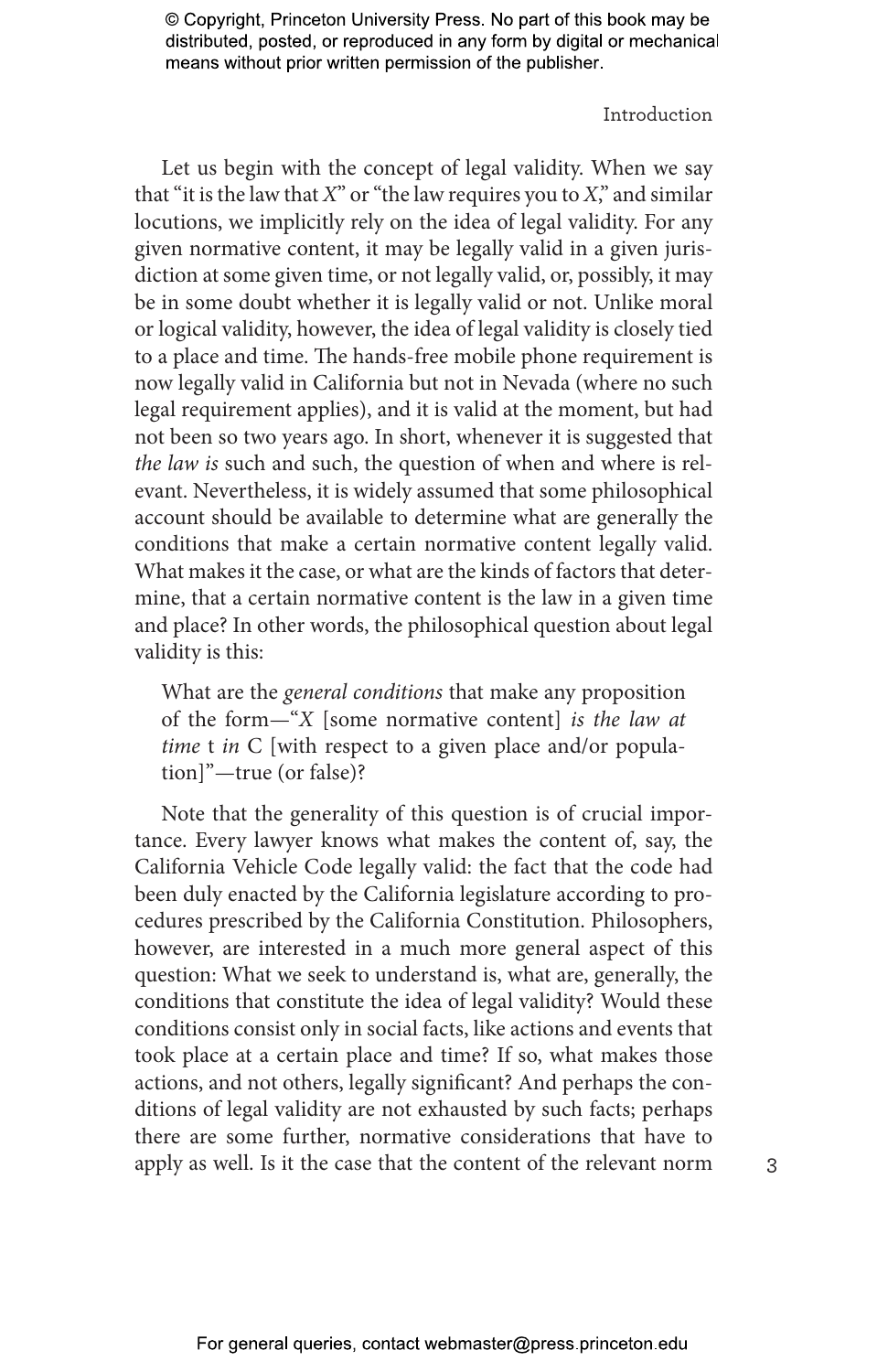#### Introduction

also bears on its legal validity, and not just the manner in which it came to be created? Furthermore, there is also the possibility that legal validity is not necessarily tied to actions and events that have somehow created the norm. Some prominent legal philosophers have argued that the legal validity of norms can sometimes be deduced by moral reasoning. A certain normative content can be legally valid because it is content that reasoning, based on moral and other similar considerations, would lead us to conclude is valid under the circumstances. So these are the general questions that arise with respect to the very idea of legality; what we seek to articulate is an account of the general conditions that constitute the legal validity of norms.

Roughly, three main schools of thought have emerged in response to the general questions concerning the conditions of legal validity: According to one school of thought—called *legal positivism*, which emerged during the early nineteenth century<sup>3</sup> and has retained considerable influence ever since—the conditions of legal validity are constituted by social facts. Legality is constituted by a complex set of facts relating to people's actions, beliefs, and attitudes, and those social facts basically exhaust the conditions of legal validity. As we will see in the first two chapters, a very important aspect of the debate here relates to the possibility of reduction: Can the conditions of legal validity be reduced to facts of a non-normative type?

Another school of thought, originating in a much older tradition, called *natural law*, maintains that the conditions of legal validity—though necessarily tied to actions and events that take place—are not exhausted by those law-creating acts/events. The content of the putative norm, mostly its moral content, also bears on its legal validity. Normative content that does not meet a certain minimal threshold of moral acceptability cannot be *legally* valid. As the famous dictum of St. Augustine has it: *lex iniusta non est lex* (unjust law is not law). Whether this view is rightly attributable to the Thomist natural law tradition, as it often has been, is a contentious issue, but one that I will not consider in any

<sup>3</sup> Although the basic ideas of nineteenth-century legal positivism are clearly traceable to the political philosophy of Thomas Hobbes.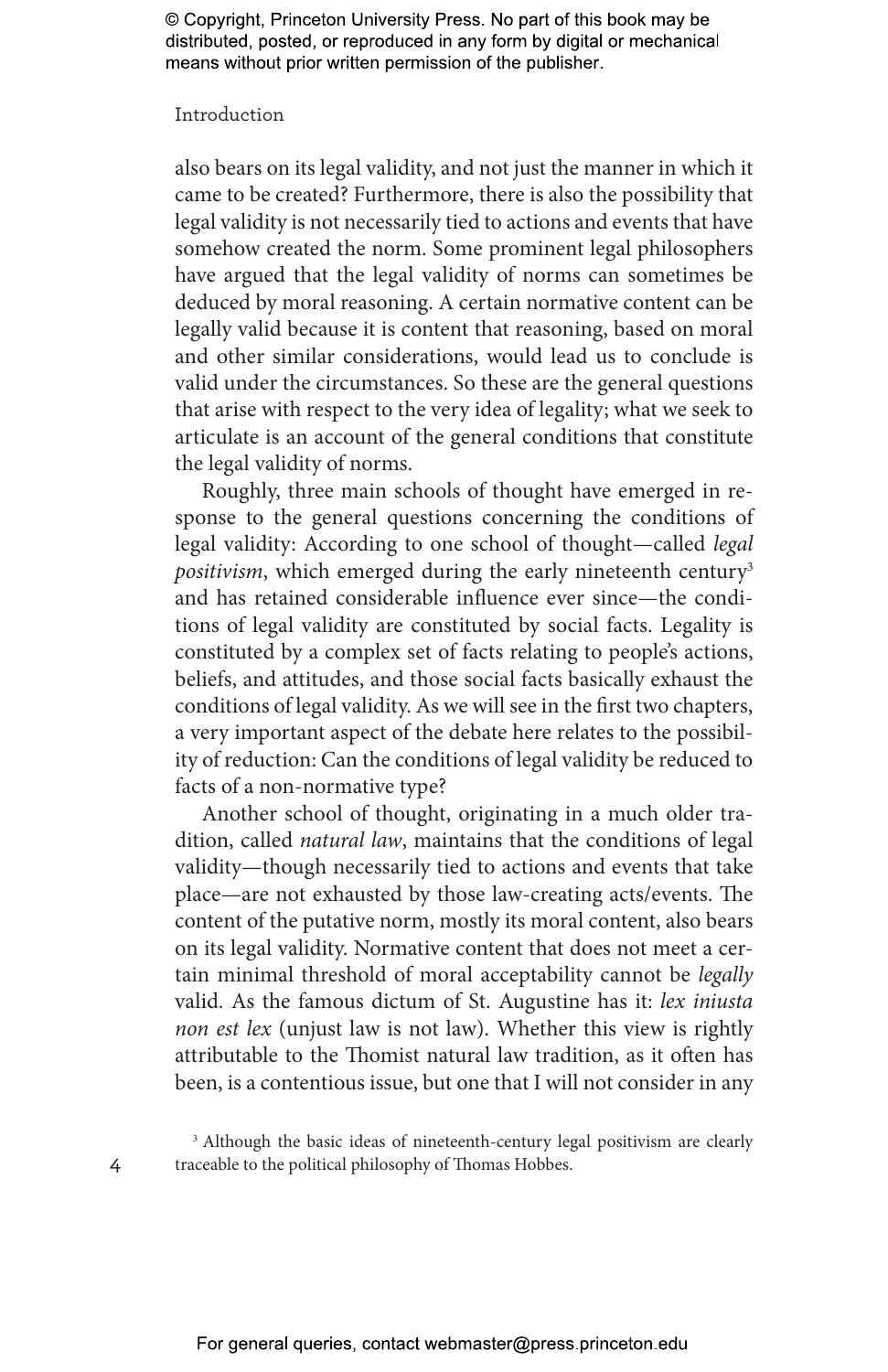Introduction

detail here;<sup>4</sup> and whether it is a view that still has any philosophical support is questionable.

A third view about the conditions of legal validity, which has drawn some inspiration from the natural law tradition but differs from it in essential details, maintains that moral content is not a necessary condition of legality, but it may be a sufficient one. According to this view, moral-political reasoning is sometimes sufficient to conclude that a certain normative content is legally valid, that it forms part of the law in a given context. As we shall see in chapter 4, there are two main versions of this view: one articulated by Ronald Dworkin and another that has emerged as a significant modification of traditional legal positivism.

Neither legal positivism nor its critiques form a unified theory about legal validity. There are important variations and divergent views within each one of these jurisprudential traditions. There is a recurring theme, however, that the debate centers on, and it is about the possibility of detaching the conditions that constitute legal validity from the evaluative content of the putative norms in question. Legal positivism maintains that the conditions of validity are detached from content, while critics of this tradition maintain a nondetachment view. According to the latter views, what the law *is* partly depends on what the law ought to be in some relevant sense of *ought*.

Everybody agrees, or so it seems, that the law purports to provide us with reasons for action. Law's essential normative character is not in any serious doubt. The doubts concern the question of what kind of reasons legal norms provide. Take, for example, the simple notion of a legal obligation—that is, assume that a certain legal norm prescribes that "all persons with feature *F* ought to  $\Box$  under circumstances *C*." What exactly is the nature of this "ought"? And how is it related, if at all, to a moral ought?

The crucial first step here is to distinguish between two different kinds of concerns we may have. One concern relates to the question of a moral obligation to obey a legal obligation. The fact that the law purports to impose an obligation to  $\varphi$  does

<sup>4</sup> John Finnis famously argued that Thomist natural law is not committed to this thesis. See his *Natural Law and Natural Rights*.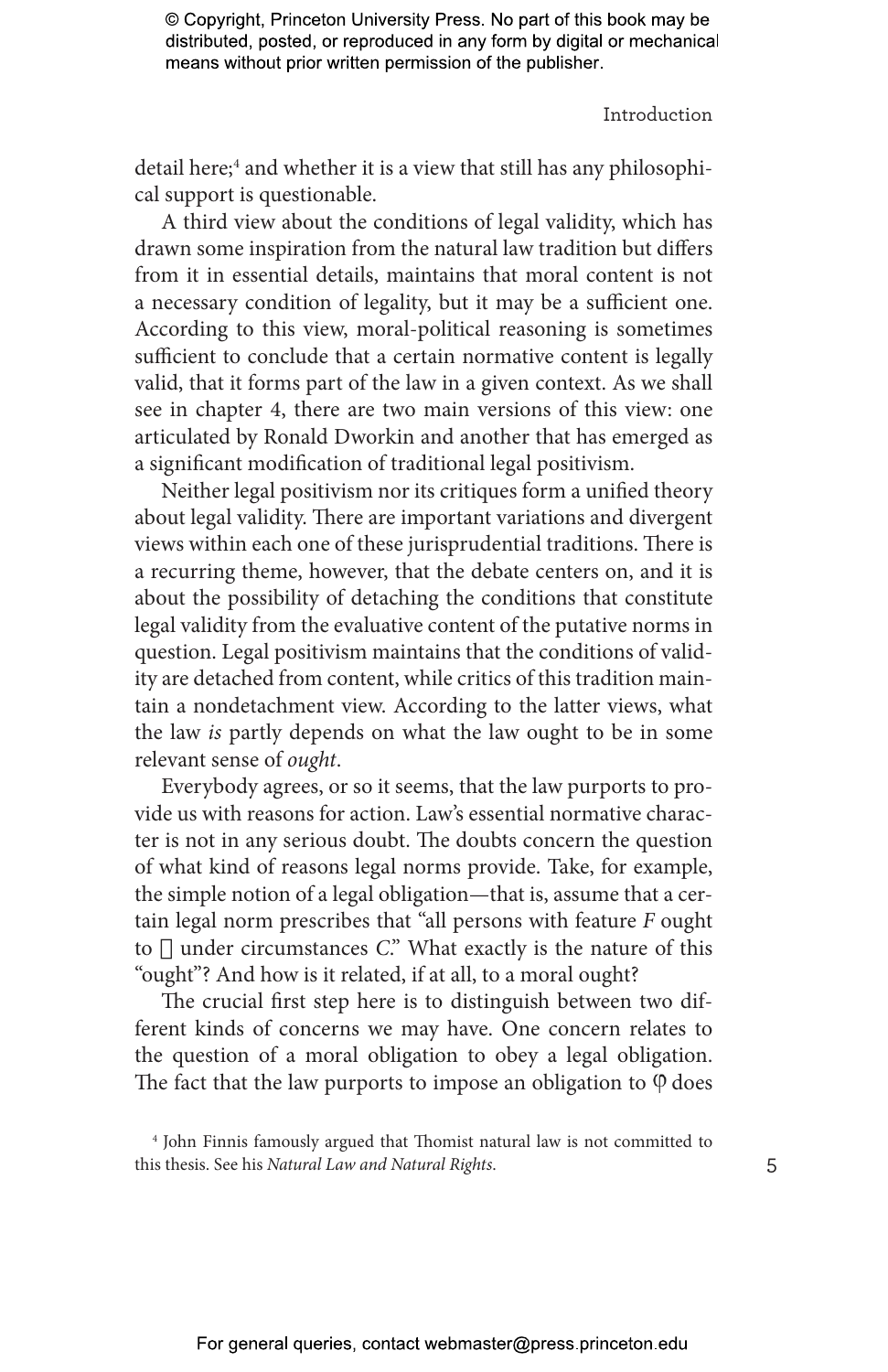## Introduction

not necessarily entail that there is, therefore, a moral obligation to  $\Box$ . Or, put differently, a legal ought is not necessarily an allthings-considered ought. The fact that one has a legal obligation to  $\Box$  leaves it open to question whether one ought to  $\Box$ , morally speaking, or all things considered.<sup>5</sup> It is widely recognized, however, that the question of whether there is a moral obligation to comply with a legal obligation is a moral issue, not one that can be determined on grounds pertaining to the nature of law. Although the moral issue may partly depend on how we understand the nature of law and its normative character, ultimately it is a moral question, to be determined on moral grounds, whether there is a general moral obligation to obey the law, and under what circumstances.

The question that legal philosophers are interested in, however, is different: It is the question about what a legal obligation (and other types of legal prescription) consists in. What exactly is the nature of this "ought" that the law purports to impose on its subjects? Is it like a moral obligation, just from a different perspective? Or perhaps a species of moral obligation that would arise under certain conditions? Or perhaps a legal ought is reducible to a predictive statement that, if one does not comply with the legal requirement, one is likely to incur some undesirable consequences?

It is very difficult to subsume the various answers philosophers have offered to these questions about the nature of legal normativity under particular schools of thought. It might be tempting to think that the different schools of thought about the concept of legality would also entail correspondingly different views about the concept of legal normativity. Unfortunately, this is not quite so. There is, however, this general connection: The more you tend to regard legal obligation as a kind of, or on a par with, moral obligation, the more you would be inclined to resist a detachment of legal validity from morality. There is, in other words, some pressure here: If you think about the content of the law as the kind of normative content that provides us with moral reasons for action,

6

<sup>5</sup> I am not suggesting that a moral ought is an all-things-considered ought, or vice versa. These are just two similar ways to think about the question.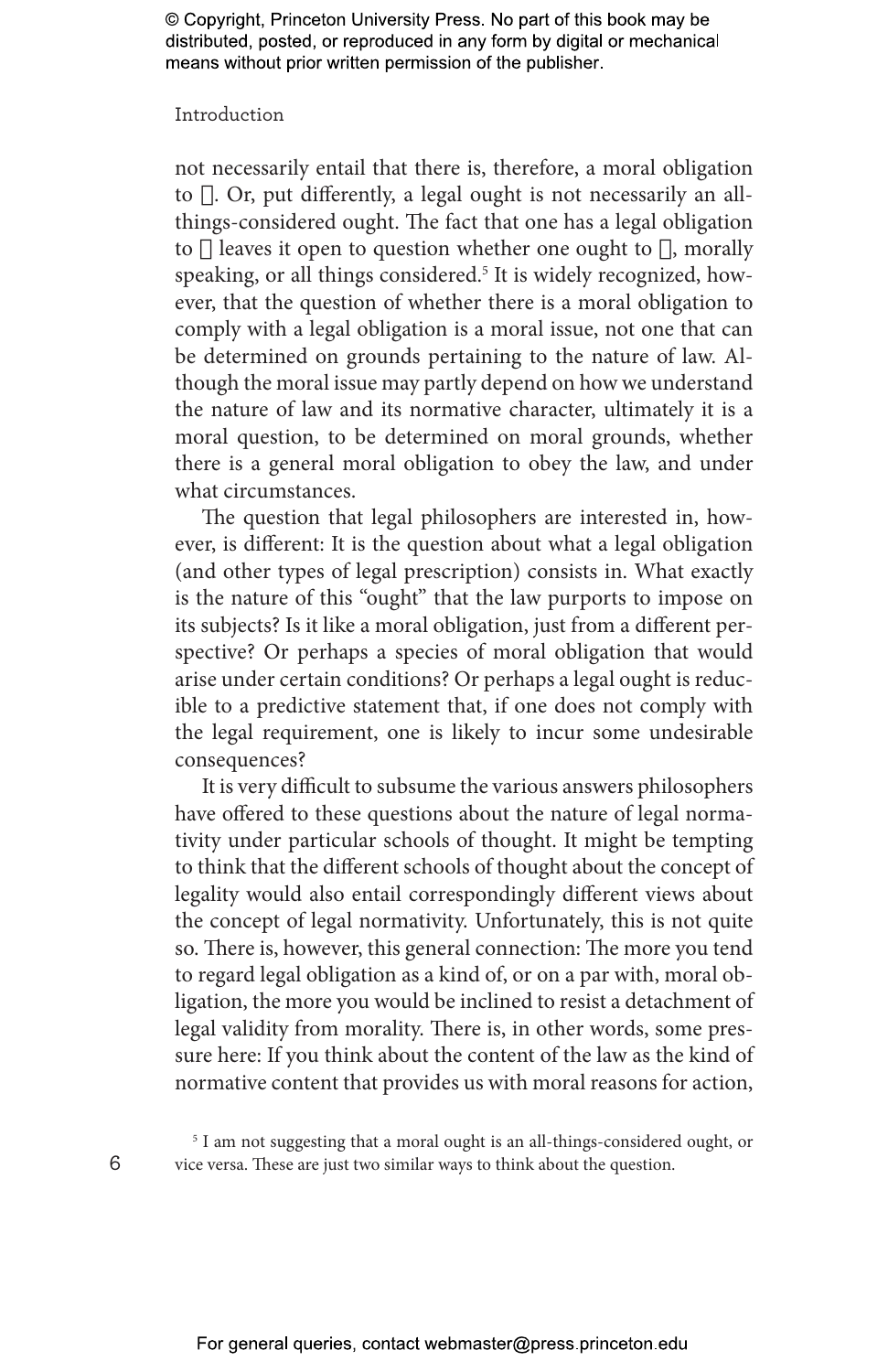#### Introduction

you would tend to think of legality itself as conditioned on some moral content. If you allow for the conditions of legality to be detached from the moral content of the law, it becomes difficult to hold the view that the law necessarily, or even typically, provides us with moral reasons for action. To be sure, this is just a pressure, not an entailment relation. Whether there are ways to resist this pressure is something that we will have to see in some detail as we go along.

These two main questions about the nature of law, about the conditions of legal validity and about legal normativity, have recently generated another kind of debate in contemporary philosophy of law, one about the nature of the enterprise itself. If, indeed, the factual aspects of law cannot be detached from its normative content, perhaps a philosophical account of what the law is cannot be detached from the normative content that is ascribed to law. Philosophy of law, according to this nondetachment view, is necessarily a normative type of philosophy—that is, a type of philosophy that necessarily engages in questions about what law ought to be. So here we get to a controversy about the nature of legal philosophy: Is it the kind of theory that purports only to describe something, telling us what it is, or is it the kind of philosophy that necessarily incorporates some views about the way things ought to be? This methodological debate about the nature of legal philosophy has become one of the central themes in contemporary philosophy of law. Not surprisingly, those who hold a nondetachment view about the relations between law's factual and normative aspects also tend to hold a nondetachment view about legal philosophy's descriptive and evaluative components. Whether these two types of nondetachment views are necessarily linked and, if so, how precisely they are linked, is a difficult question that will be addressed at different parts of the book.

These two main themes, namely, the relations between the factual and the normative and between substance and method, will inform the main argument of this book. I will try to show that the debates about the possibility of detachment in both substance and method, and the subtle relations between them, have informed a great deal of the theorizing in legal philosophy during the last century. And I will try to show that a substantial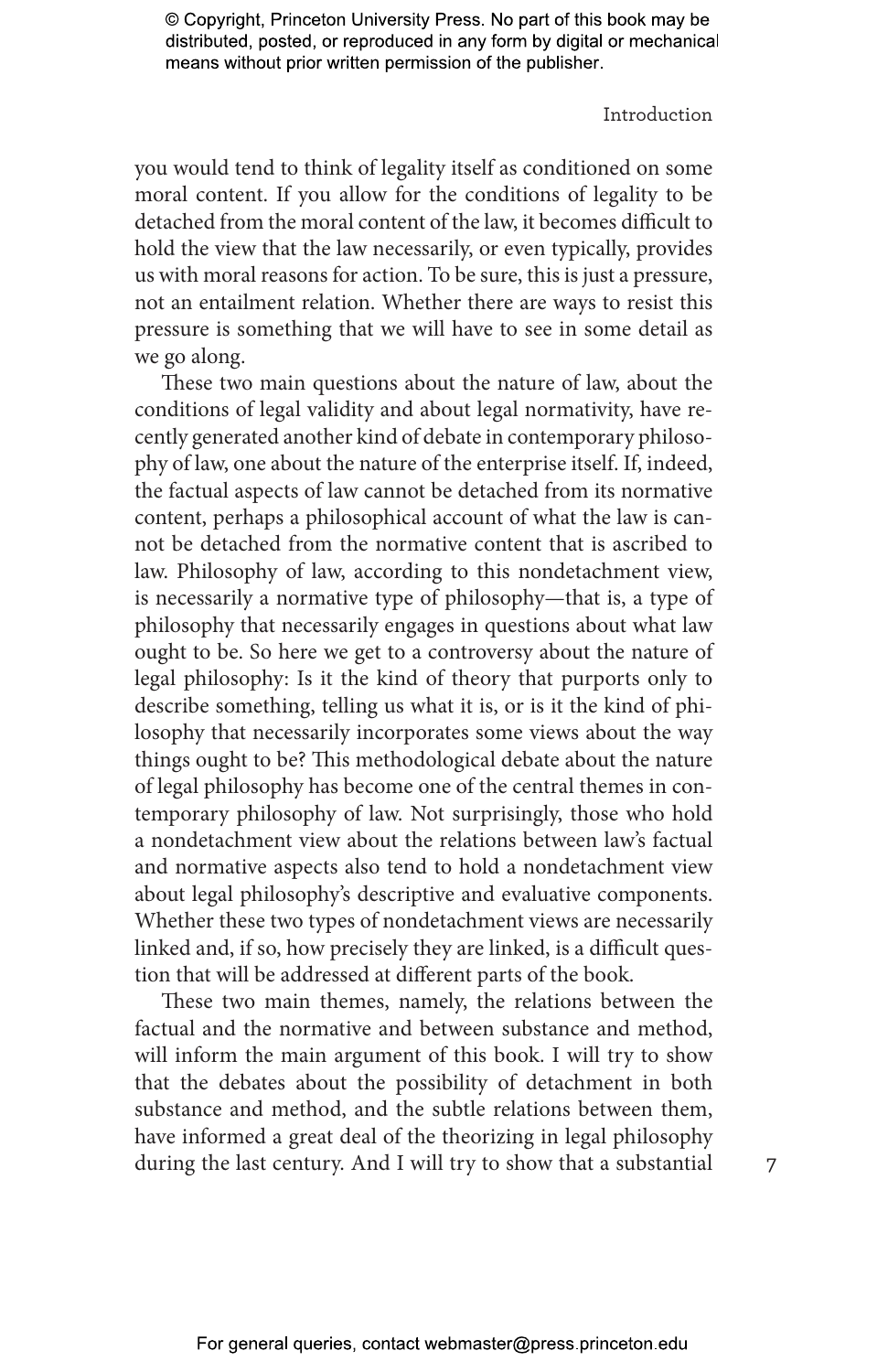## Introduction

part of these debates centers on the question of the possibility of reduction.

In chapter 1, I will discuss Hans Kelsen's influential attempt to present a "pure" theory of law, and the reasons for its failure. I will try to show that Kelsen's pure theory of law is the most striking and in many ways, still the most interesting—defense of a complete detachment view, both in method and substance. The main reason for the failure of this project, I will argue, is that it identified the detachment view with antireductionism. Kelsen thought that a theory about the nature of law should avoid any reduction of legal facts to facts of any other type, either social or moral.

In chapter 2, I will present some of H.L.A. Hart's main contributions to legal philosophy. Hart's *The Concept of Law* is widely regarded as the single most important contribution to legal philosophy in the twentieth century. Indeed, I will try to show that Hart's theory is the most consistent and sustained attempt to develop a detachment view of law and legal philosophy, and one that is thoroughly reductive. But here I will introduce another separation, or detachment, that Hart's theory attempted, and one that I think is less successful: the detachment of law from state sovereignty. The legal positivist tradition, from Hobbes to the main positivists of the nineteenth century, conceived of law as the instrument of political sovereignty, largely influenced by the emergence of the modern state. Law, according to this view, consists of the commands of the political sovereign. Hart was at pains to show that this identification of law with state sovereignty is profoundly misguided; law is independently grounded on social rules, not on political sovereignty. In fact, Hart argued that traditional legal positivism got the direction wrong here: Law does not emanate from political sovereignty because our concept of political sovereignty is partly dependent on legal norms. I will argue that Hart's attempt to separate our understanding of law from the concept of sovereignty is only partly successful. He is right that we need to avoid forging too tight a connection between law and state, but, as Joseph Raz has shown, it is equally important to realize that there is an essential connection between law and authority. An analysis of the essentially authoritative nature of law, and an attempt to reconcile it with Hart's conception of law as based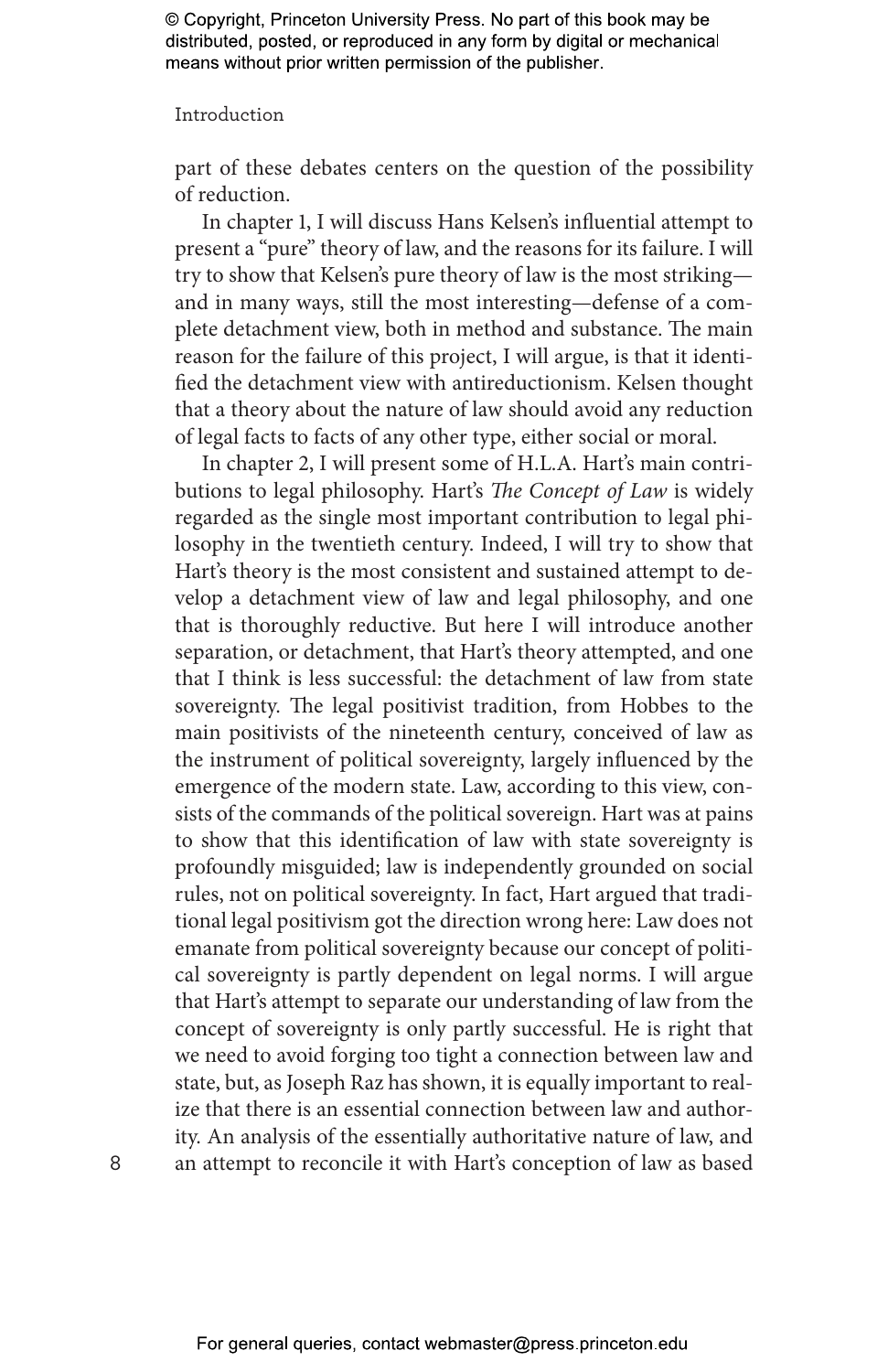Introduction

on social rules, forms the topic of chapter 3. In this chapter I will bring together some of Hart's main insights about the nature of law with those of Raz, arguing that a conventionalist account of law's foundations can accommodate the best insights of both, at least with certain modifications.

In chapter 4, I will consider the contemporary versions of the *substantive* nondetachment view about the nature of law. As noted earlier, this view takes two main forms: According to Dworkin's influential theory, law's content can never be detached from normative considerations. What the law is—always, and necessarily—depends on certain evaluative considerations about what it ought to be. A more moderate version of this nondetachment view holds that whether the content of law can or cannot be detached from normative considerations is a contingent matter, depending on the norms that happen to prevail in a given legal system, and thus the nondetachment view is at least sometimes true. The main argument of this chapter will be that both of these views are mistaken. The argument here will be completed, however, only in the last chapter. Before that, in chapter 5, I consider the *methodological* variant of the nondetachment view. According to this variant, any philosophical theory about the nature of law, including legal positivism, necessarily implicates some normative views about what the law ought to be. There are several versions of this claim, and I will distinguish among them, arguing that some versions of this type of nondetachment thesis are actually not at odds with the descriptive aspirations of Hart's legal philosophy, while those that are, fail on their merits. Properly understood, Hart's methodological detachment view is defensible.

Chapter 6 focuses on the role of language and interpretation in understanding the content of the law. The argument here is motivated by Dworkin's argument that we can never grasp what the law says without interpretation. Since, as he argues, interpretation is partly, but necessarily, an evaluative matter, understanding what the law requires is necessarily dependent on some evaluative considerations. I will argue in this chapter that this conception of what it takes to understand a legal directive is based on a misunderstanding of language and linguistic communication. An attempt to clarify some of the semantic and pragmatic aspects of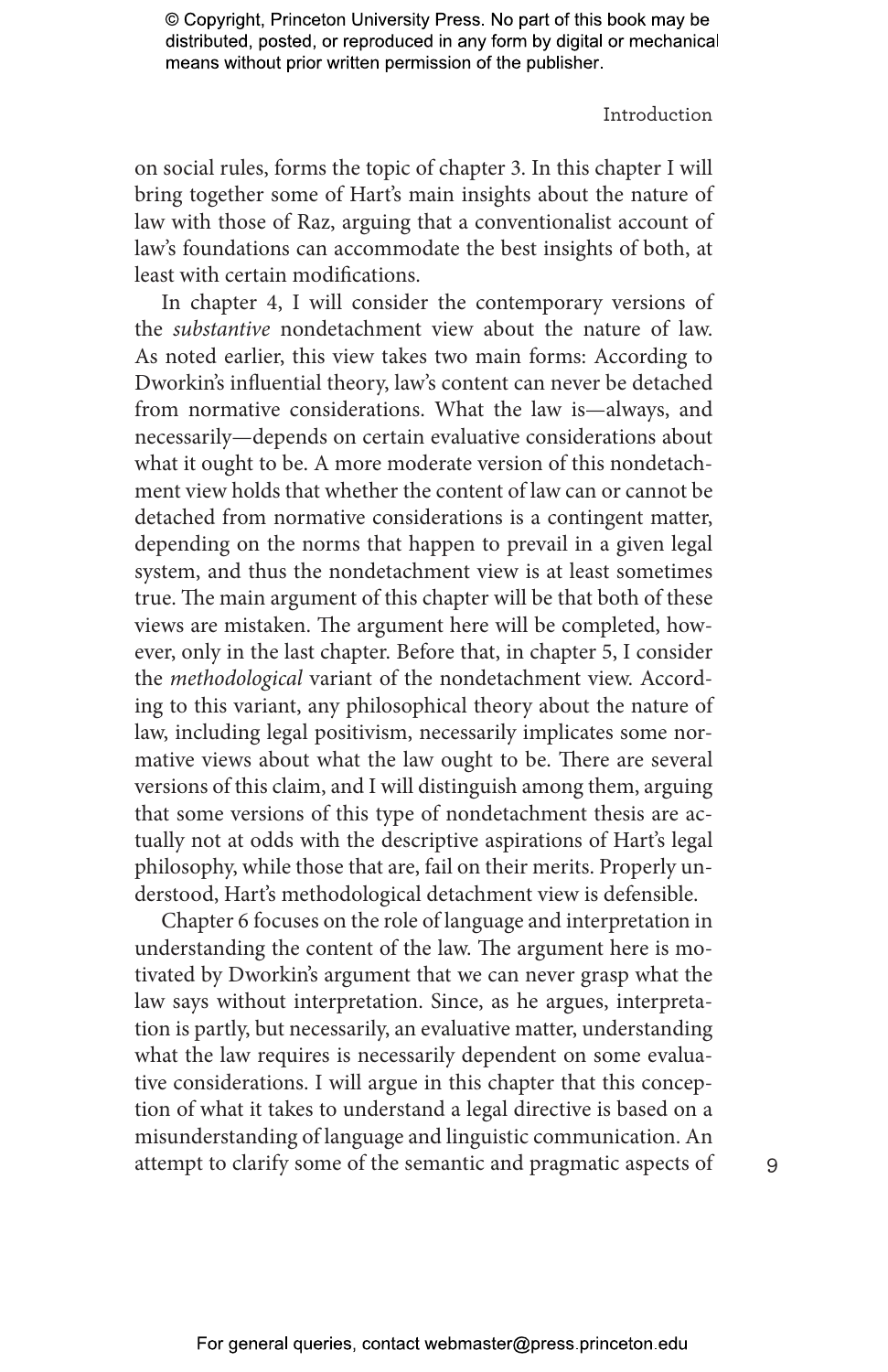## Introduction

what the law says forms the main objective of this chapter. One purpose is to show that when linguistic considerations are taken into account in the appropriate ways, we will realize that interpretation becomes the exception, not the standard form of understanding what the law says. Another purpose of this chapter is to show how certain pragmatic aspects of understanding a speech situation can be used to clarify the distinction between understanding what the law says and interpreting it. This last chapter, then, completes a defense of a fairly strong detachment view about the nature of law, both in method and substance.

Legal philosophy is not confined to the kinds of issues that are discussed in this book. A great deal of philosophical work is brought to bear on particular legal domains, such as torts, contracts, criminal responsibility and state punishment, statutory and constitutional interpretation, and many others. This book is focused on the philosophical controversies that concern the general nature of law. Philosophy of tort law and of contracts, and such, each deserves a book-length introduction of its own. Furthermore, it would be presumptuous to claim that a philosophical understanding of the nature of law must be a prologue to any philosophical inquiry into the nature of particular legal domains. Many issues that interest philosophers in such domains as criminal law, or torts, or contracts, are mostly moral issues about the underlying justifications of particular legal doctrines. As such, they do not really depend on any particular understanding of the general nature of law. The question of whether legal validity can be reduced to social facts or not, which will be discussed in this book at some length, has simply no bearing on the question of how best to account for the various notions of responsibility deployed in criminal law, or on the question of whether the main doctrines of tort law are best understood in terms of corrective justice. These lines of inquiry are quite independent of one another.

There are, however, several philosophical interests in law that do depend, albeit sometimes indirectly, on general jurisprudence and the kinds of questions discussed in this book. As we will see in chapters 4 and 6, some of the main questions about the nature of statutory interpretation are closely entangled with the main questions about the nature of law and how best to account for it.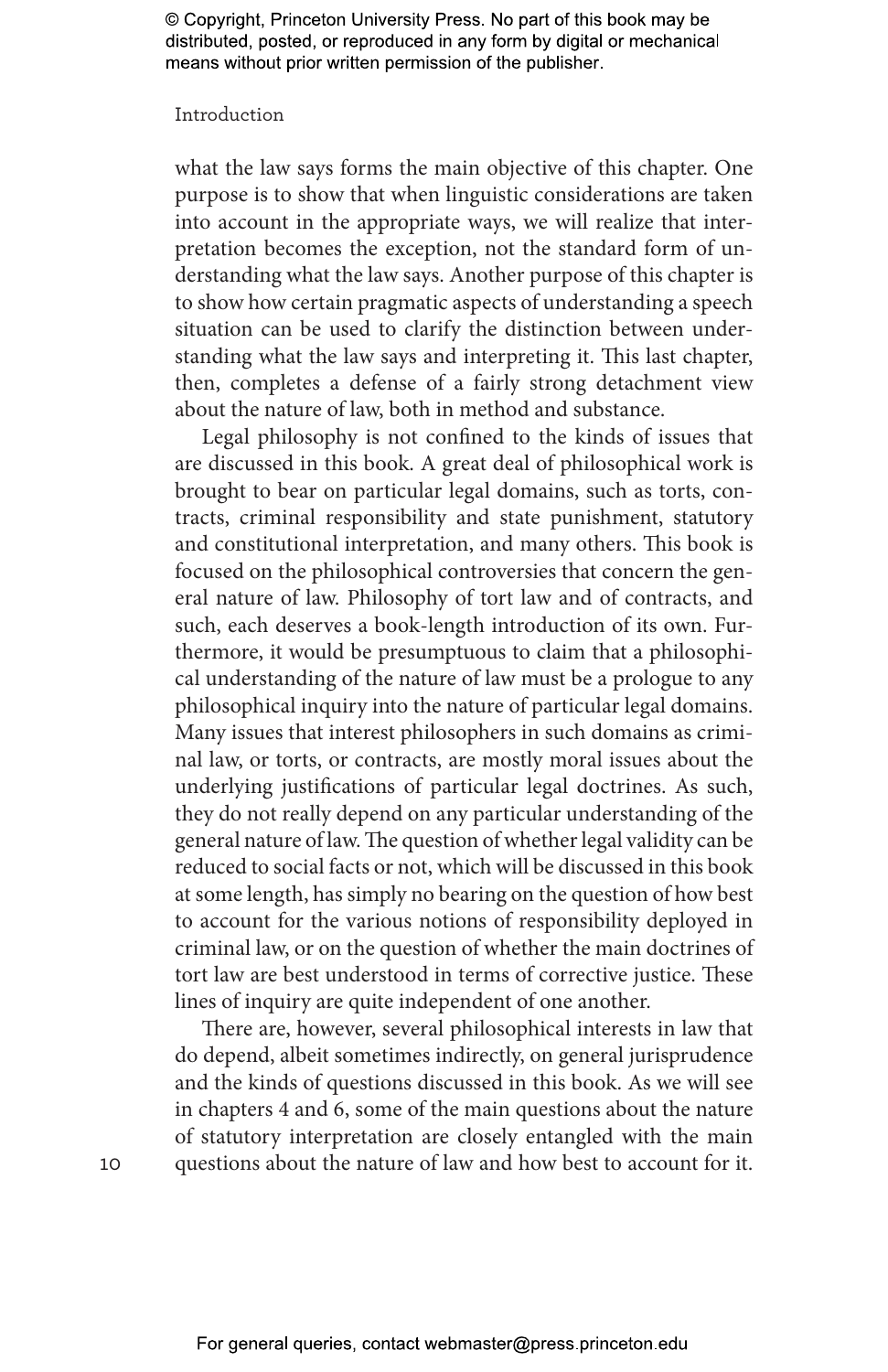#### Introduction

The rule of law—and its virtues—is yet another issue, widely discussed in the literature, that also depends on some of the general philosophical views about the nature of law. Most writers on the rule of law—philosophers, lawyers, and political scientists—assume that there is something special about *rule by law* that makes it a desirable form of governance. Thus their assumption has to be that legalism, per se, is good in some respect and worthy of appreciation. But of course, any such view must be based on some conception of what legalism is—which is to say that it must depend, at least to some extent, on what law, in general, is, and what makes it a special instrument of social control.

This book is focused on some of the main issues that have preoccupied philosophy about the nature of law in the last century and a half or so. The book is not meant to be comprehensive, even in its limited focus, and it certainly does not cover most of the issues that philosophers interested in law work on. The book is not written as a report but as an argument for a particular position. Many of my colleagues would disagree with the position. Philosophy, however, aims at truth, not consensus. A fruitful disagreement is the best one can hope for.

I am greatly indebted to friends and colleagues who have commented on drafts of the manuscript. Scott Soames and Gideon Yaffe were kind enough to read it all and provide me with invaluable comments and suggestions. Joseph Raz has been extremely helpful by commenting on several chapters. Thanks also go to Chaim Gans, Mark Schroeder, Stephen Finlay, and the reviewers of Princeton University Press for comments and constructive suggestions.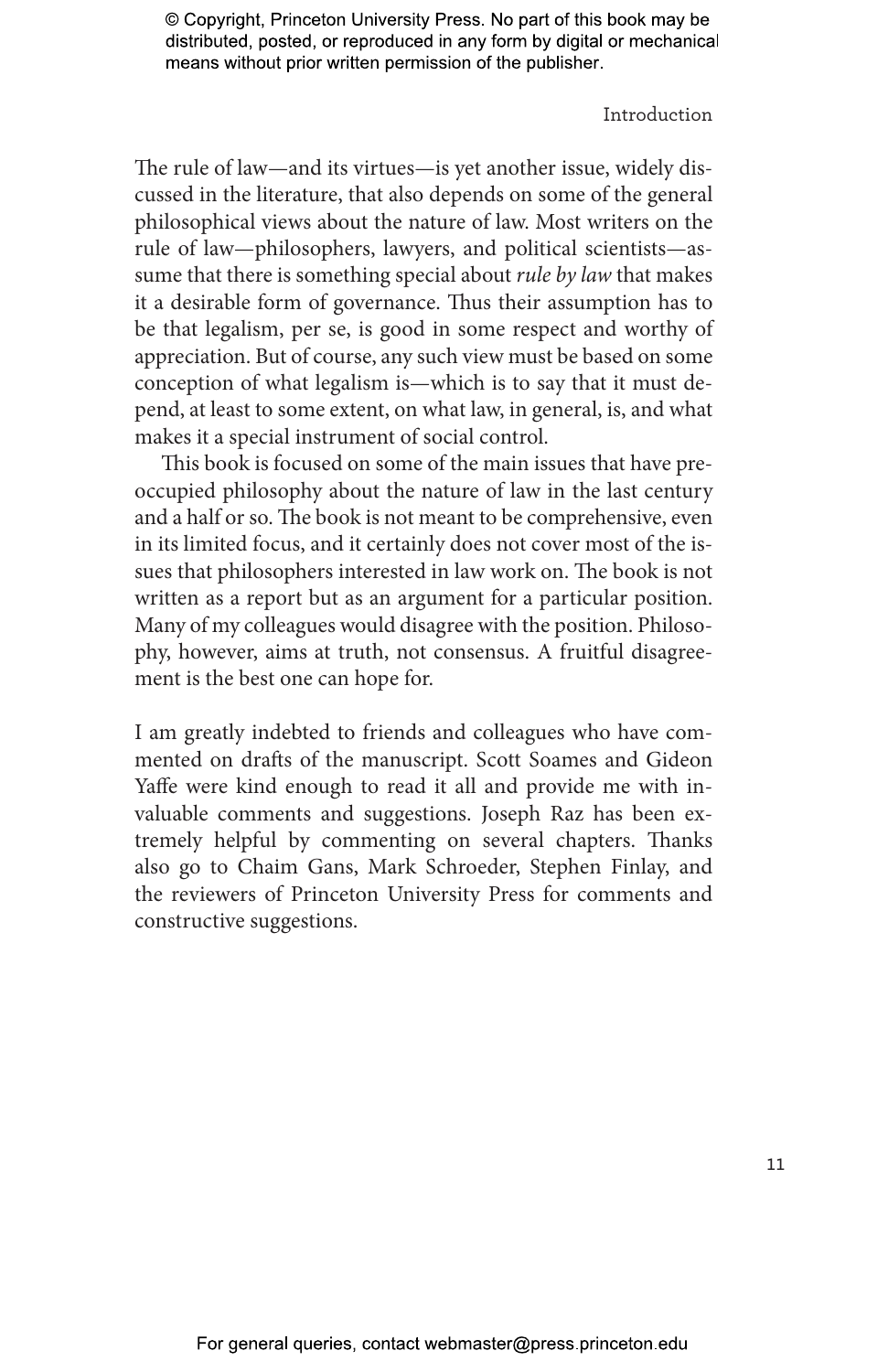## Index

- American legal realism, 30–33, 34
- anarchism, 21, 22, 26
- Augustine, St., 4
- Austin, John, 12n1, 114n9; and commands, 35, 36–41; and Hart, 35, 47, 55, 57, 67; and morality, 109; and rules, 49; and rules of transition, 46–47; and sanctions, 44; and social rules, 54; and sovereignty, 44–45, 61

authoritative decisions, 92

- authoritative directives: and language, 136; law as, 89; legal norms as, 60–61, 83
- authority: and Austin, 45; and belief, 72; and coordination problems,68, 80; and identity-related reasons for action, 68; and inclusive legal positivism, 96–97; legal constraints on, 67–69; legitimacy of, 58–59, 65, 66, 72–73; and normativity, 60–73; and obligation, 61–62, 63–67, 70, 71; and Raz, 8–9; and reduction, 73; and right to rule, 64, 65–66; self-binding, 67–69; and service, 64, 65, 66, 68; and social rules, 73

basic norm, 15–20; content of, 22; content of determined by practice, 25; defined, 16–17; and efficacy, 19–20, 22, 23; and Hart, 35, 51; and legal systems, 18; and legal validity, 20–21; presupposition of, 19, 20– 21, 22, 48, 50, 51; reasons for endorsing, 72; and rules of recognition, 49–50; and social facts, 23–24, 25, 28; and social practice, 51; validity of, 22 Bentham, Jeremy, 39n6, 117

Campbell, Tom, 111, 113–14, 115 cases, unsettled, 84–85, 86, 87–88, 91 coercion: and Dworkin, 110, 120–21; legitimacy of, 110. *See also* force; sanctions command/command theory of law, 35, 36–44, 49, 57, 61 common law tradition, 88 constitution, 69, 105 constitutional documents, 93 conventionalism, 9, 80, 111, 120–21 conventional rules: as arbitrary, 76–77; as compliance dependent, 76–77; defined, 77–78. *See also* rules conventions, 73–83; authorities as constituted by, 83; and morality, 95; as normative solutions to coordination problems, 79; rules of recognition as, 95–96; and social rules, 60 coordination: and authority, 68, 80; and conflict of interest, 80n22; and

conventions, 74, 76, 79; and morality, 124; as rationale for law, 80; and Raz, 42; and rules of recognition, 78, 79, 81, 82

Dan-Cohen, Meir, 156

detached normative statements, 26, 54 detachment, 10; and Dworkin, 9; of factual aspects from normative content, 7, 23; and Hart, 8, 9, 61; and Kelsen, 14; of law from sovereignty, 8, 61; of legal validity from evaluative content, 5; of legal validity from morality, 6, 7, 14, 92, 109, 110; and reduction, 8 Dickson, Julie, 125n25

directed power, 93–94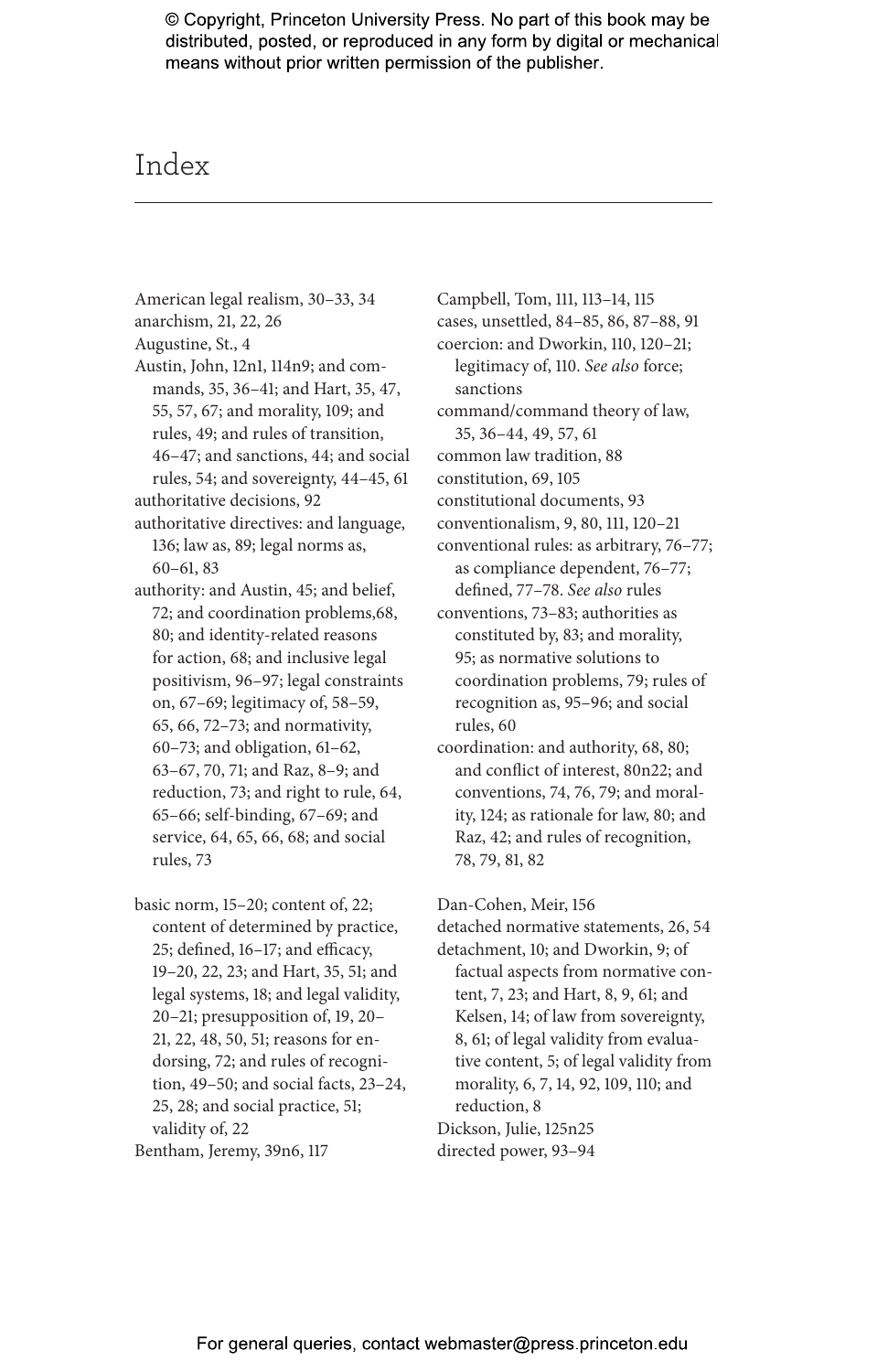## Index

Dworkin, Ronald, 5, 9, 122; constructive model of, 128; and conventionalism, 120–21; and evaluation, 128–30; and inclusive legal positivism, 95; and interpretation, 9, 97–108, 109–10, 122, 132, 136–37; *Law's Empire,* 111, 120; and legal conventionalism, 111; and legal error, 96–97; on legal rules vs. legal principles, 85–92; methodological argument of, 126, 127; and Raz, 96; and rules of recognition, 75–76, 77

enactment, of law, 15–17 enforcement, 39, 40 error, legal, 91, 92, 97 essentially contested concept, 132–33 ethical legal positivism, 111, 115–16, 121

factual aspects of law, and normative content, 7–8. *See also* social facts Finnis, John, 5n4

force, 40, 41, 42. *See also* coercion; sanctions

Fuller, Lon, 149

function, of law: and coercion, 40, 41–42, 43, 44; and coordination, 43, 79, 80; as guiding human conduct, 134; and normativity, 119–20; and obligation vs. power-conferring, 38–39; and Perry, 122, 123–25; and rules of recognition, 78–79, 82; and secondary rules, 119

Gallie, W. B., 132–33

game, law as, 45–46

Green, Leslie, 80, 81

- Grice, Paul, 140, 152–53, 154, 155, 157, 158
- Hart, H. L. A., 60, 67, 70, 112, 123; and American legal realism, 31, 32; and Austin, 35, 47, 55, 57; and coercion, 43; and commands, 37, 38; and detachment view, 8, 9, 61;

and Dworkin, 85; and Fuller, 149; and Hobbes, 41; and internal point of view, 123, 130, 131; and judicial discretion, 107; and Kelsen, 35, 39, 40–42, 54–55; and language, 136; and legal positivism, 75, 83, 110, 111; and legal principles, 88; and legal validity, 35, 116; and legal vs. moral obligations, 71; and morality, 58, 109, 111, 112, 116, 118, 122; and normativity, 35, 48, 119; and obligation, 57, 71–72; and political sovereignty, 61; and reduction, 8, 35, 51, 52, 53, 55, 73, 83; and sanctions, 41–42, 44; and social facts, 55, 71–72, 116; and social rules, 9, 35, 48–59; and sociology, 35, 55, 71; and sovereignty, 8, 41, 45, 46; and vagueness, 148 Hobbes, Thomas, 4n3, 8, 36, 41 Hohfeld, W. N., 37n3 Holmes, Oliver Wendell, Jr., "The Path of the Law," 30n26

*Holy Trinity Church v. United States,* 151n14

Hume, David, 17, 21, 23

implicature/implied content, 151–54, 158–59 inclusive legal positivism, 92–97 indeterminacy: and ambiguity, 147n10; and conflict of laws, 145–46; and in-

terpretation, 137–38, 145; pragmatic, 150–59; semantic, 145, 146–50 institutions, 43; authoritative, 63; different types of, 41; and Raz, 42–43;

rules as constituting, 47, 49–50; social, 113; sovereignty as, 47–48

intention, 99, 101–3, 104–5

- internal point of view, 53–55, 123, 130–35
- interpretation: all things considered, 132; ambiguity in, 127–28; and basic norm, 20–21; and best possible example/light, 98, 100, 101, 103, 105–7, 128, 132; constructive, 100, 101, 105;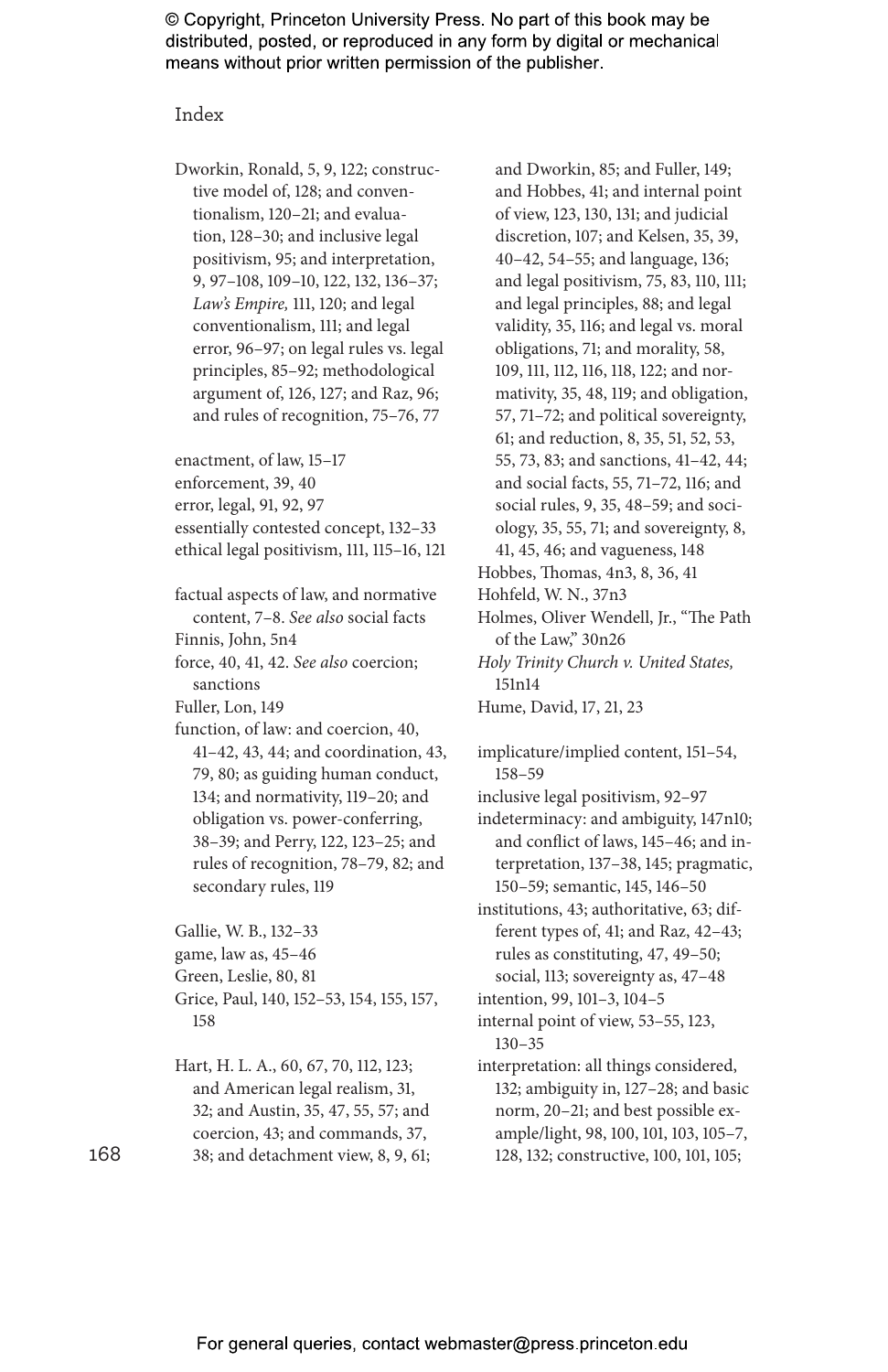#### Index

and Dworkin, 9, 97–108, 109–10, 122, 136–37; and evaluation, 100, 107–8, 128–30; and indeterminacy, 137–38, 145; intention in, 99, 101–3, 104–5; and internal point of view, 130–35; by judges/courts, 137–38, 144, 145; and language, 9–10, 137–45; law as, 97–108; and legal validity, 29; and meaning, 29; and normativity, 29; and philosophy of law, 34, 109–10, 122, 126–30; as value laden, 127

is-ought problem, 17, 19, 23

judges/courts: and American legal realism, 30–33, 34; as constituted by the law, 31–32; and conventional rules, 78; and coordination, 79, 81; creation of law by, 2, 85, 89, 90, 91; and Dworkin, 75–76; and implicatures, 153–54; institutional role of, 90; interpretation by, 137–38, 144, 145; and legal positivism, 113, 114–15; and legislature, 154; and obligation to rules of recognition, 73, 82; rules as constituting role of, 56, 76; and rules of recognition, 51, 55–56, 58, 75–76, 81–82; and unsettled cases, 84–85, 86, 87–88. *See also* legal officials judicial discretion, 84–92, 107 judicial rhetoric, 90

jurisdiction, 3, 19n11

Kant, Immanuel, 20, 21, 27

Kelsen, Hans, 8; and agenda-displacement theory, 33; and American legal realism, 33; and basic norm, 15–25, 50, 72; and Hart, 35, 39, 40– 42, 54–55; and interpretation, 15–16; and legal validity, 35; and legal vs. moral obligations, 71; and morality, 13, 14, 21, 26, 71, 109; and natural law, 25–26, 27; and normativity, 25–27, 54–55; and obligation, 26;

and political sovereignty, 41; *Pure Theory of Law,* 23; and pure theory of law, 13–34; and Raz, 25, 26; and reduction, 8, 14, 15, 19, 20, 28–29, 30, 33, 35; and sanctions, 41, 44; and social facts, 72; and social practice, 19; and sociology, 14, 15

- language, 136–59; ambiguity in, 147; and authoritative directives, 136; and context, 138–40, 150, 151, 157; and implied content, 151–54, 158–59; and interpretation, 9–10, 137–45; normative determinates of, 138–39; normative framework of, 140–42; pragmatic aspects of, 138–39; vagueness in, 147–49
- legal officials, 33; and conventional rules, 78; and directed powers, 93–94; legal norms as addressed to, 39–41; and rules of recognition, 55, 56, 58, 76, 79, 81. *See also* judges/ courts; legal officials
- legal positivism, 8, 33, 60; and Austin, 44; and conventionalist understanding of rules of recognition, 75; and description, 110, 112, 115, 118; and Dworkin, 88, 95, 99; ethical, 111, 115–16, 121; and evaluative content, 5; of Hart, 75, 83, 110, 111; inclusive, 92–97; and judges/courts, 113, 114– 15; and law as running out, 114–15; and legal validity, 4; and morality, 92–97, 109, 113–14, 115; and moral legitimacy, 121–22; and normativity, 110–15; and social facts, 4; and what law is vs. ought to be, 5

legal powers, 2

legal principles: as best possible justification, 87, 88, 89, 91–92, 107; defined, 85–87; and judicial discretion, 87, 88; and legal error, 96–97; and legal rules, 85–92; and rules of recognition, 87; and unsettled cases, 87–88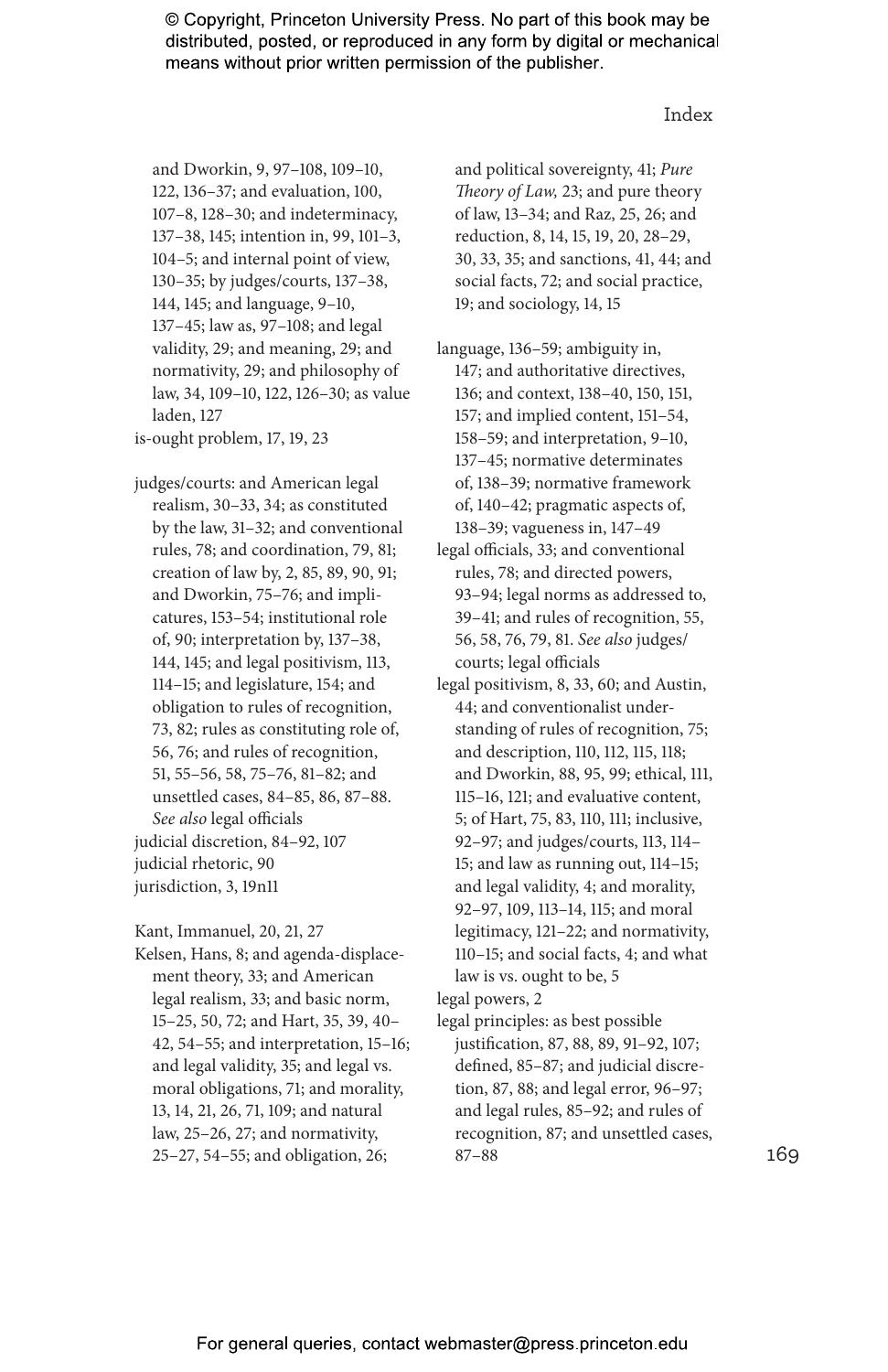## Index

- legal realism, 30–33, 34
- legal system, 17–19
- legal validity, 2, 3–4; antireductionist explanation of, 19; and basic norm, 19, 20–21, 25; conditions of, 7–8, 126, 134; detachment from morality, 6, 7, 14, 92, 109, 110; and efficacy, 19; as essentially contested concept, 134; general conditions for, 3–4, 14; and Hart, 35, 116; and interpretation, 29; and Kelsen, 35; and legal normativity, 25; and legal system, 18n10, 19; and morality, 4–7, 14, 88, 92, 93, 94, 109, 110, 116; nonreductive explanation of, 17, 35; as phasesortal concept, 133; and place and time, 3, 19; reductive explanation of, 28; and rules of recognition, 49–51, 75n16, 83; and social facts, 3–4, 24–25, 28; and social rules, 51–52; and sovereignty, 47; and what law ought to be, 69
- legislature, 36, 85; and collective agency, 155; and compromise, 154–55; and interpretation, 105; and judges, 90; and language, 154–57; and legislation as strategic behavior, 154, 155–56, 157, 158 Leiter, Brian, 30, 31, 33 Lewis, David, 74, 79
- MacCormick, Neil, 116n13
- meaning, 15–16, 29, 99

Moore, Michael, 122

morality: and authority, 88; basic norm of, 27; and content of law, 67; and convention, 95; and Dworkin, 95, 97, 98, 108, 110, 112; and Hart, 58, 71, 111, 112, 116, 118, 122; and Kelsen, 13, 14, 21, 26, 71, 109; and legal error, 91–92; and legal norms, 61; and legal positivism, 92–97, 109, 113–14, 115, 121–22; and legal principles, 85, 87–92; and legal validity, 4–7, 88, 93, 94, 116; legal validity detached

from, 6, 7, 14, 92, 109, 110; and obligation, 5–7, 71, 72; and point of view, 26; and rules of recognition, 93, 94; and what law is vs. ought to be, 97, 98

natural law, 4–5, 25–26, 27 normal justification thesis, 64, 65, 66 norms/normativity: and American legal realism, 30, 32–33; as authoritative instructions, 73; and authority, 60–73; as binding, 58; and commands, 38; and conditional imperatives, 27; conditions detached from content of, 5; conflict of, 149; and conflict of laws, 145–46; conventional, 74; for creating new normative relations, 38; and descriptive propositions, 116–18; different types of, 41–42; diversity of, 88; as efficacious, 19; and factual aspects of law, 7–8; and function or purpose of law, 119–20; as guiding conduct, 40; and Hart, 35, 36, 40, 48, 119; as instructions of some to guide conduct of others, 67; and internal point of view, 133; and interpretation, 15–16, 29; and jurisprudence, 126; and Kelsen, 25–27, 40, 54–55; kinds of reasons provided by, 5; and language, 138–39, 140–42; and legal content, 9; and legal positivism, 110–15; and legal validity, 2, 3, 4, 25, 88, 89, 133; legal vs. moral, 26, 27; and morality, 6; and moral norms, 61; nonreductive explanation of, 17; and obligation, 57; as ought statements, 20; and ought vs. is statements, 17; and point of view, 26–28; and positive law, 22; as prescriptive, 1, 2; and Raz, 60; as reducible to one general form, 40–42; of relevance about legislative implication, 157–58; and rules of recognition, 81, 82, 88; and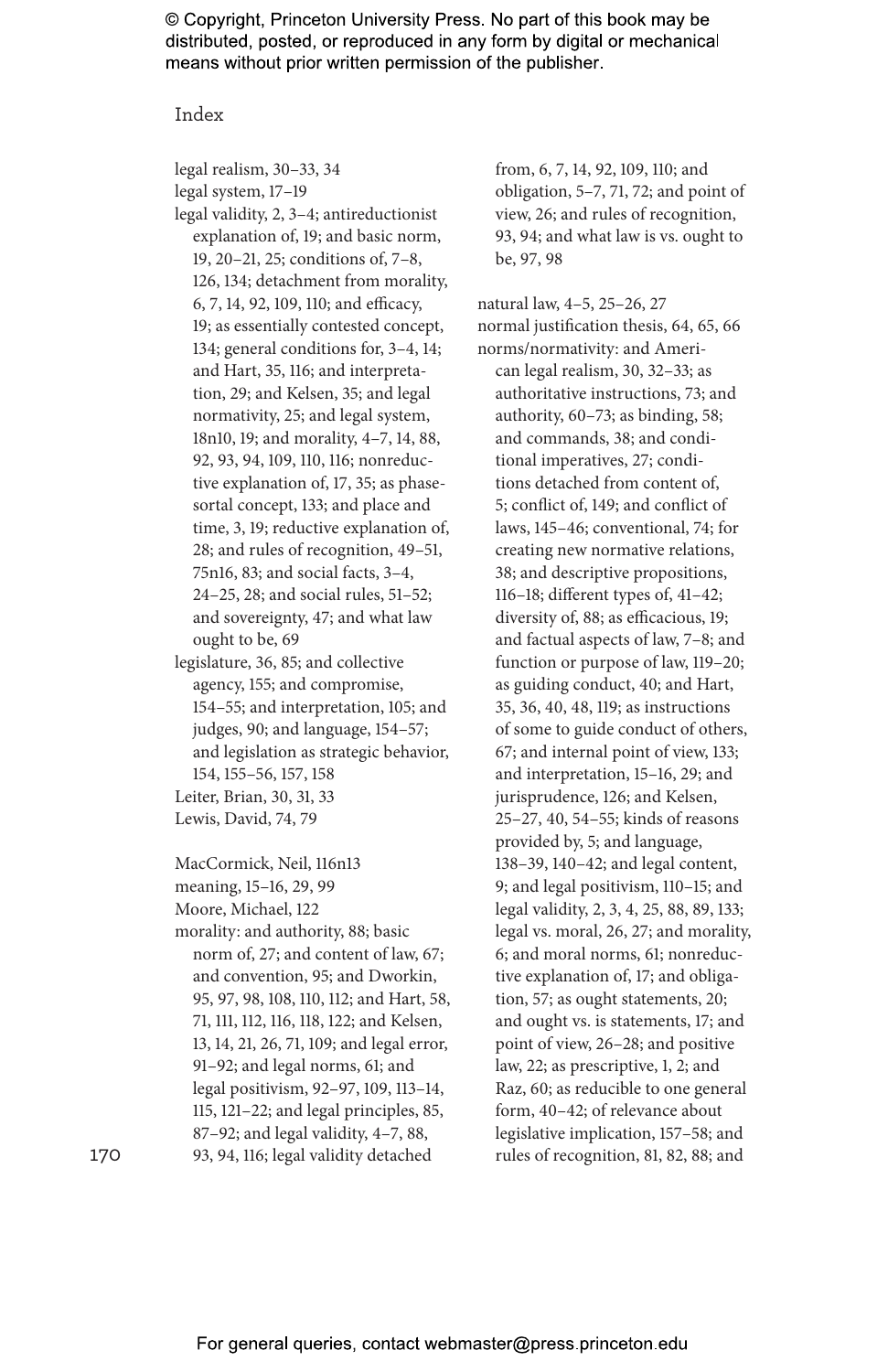#### Index

social norms, 61; and social rules, 51–52; of strategic conversation, 158; systematic nature of, 17–19; as ultimately addressed to officials, 39–41; and valid reason for action, 25–26

obedience, 45, 46, 47, 54

- obligation, 1; all-things-considered, 6; and authority, 61–62, 63–67, 70, 71; and belief, 71; and Hart, 57, 71–72; identity related, 72; and Kelsen, 26, 28; legal vs. moral, 5–7, 26, 71, 72; nature of, 2, 6; and normativity, 57; and point of view, 26, 71, 72; and power-conferring law, 39; as predictive statement of consequences, 6; and reasons for action, 65; and rules of recognition, 58, 81, 82
- Perry, Stephen, 119, 122, 123

point of view, 23; grounding of, 27; internal, 53–55, 123, 130–35; and normativity, 26–28; and obligation, 26, 71, 72; and Reason, 27–28; of social rules, 53–55 positive law, 29 Postema, Gerald, 117 power, legal, 37–39 power-conferring rules, 49 pure theory of law, 8, 13

- Raz, Joseph, 62; and authority, 8–9, 58, 59, 60, 61, 63–65, 69, 70, 71, 72, 83; and coercion, 42–44; and detached normative statements, 54; and Hart, 9; and inclusive legal positivism, 96; and Kelsen, 25, 26; and legal systems, 18; and morality, 93
- reason/reasoning, 22; and content of law, 67; and Kelsen, 26; and legal positivism, 113; and legal principles, 85, 87–92; and point of view, 27–28; and Raz, 42, 44; and rules, 47 reasons: and authority, 70; for follow-
- ing rules, 57–58; identity-related,

70; for rules of recognition, 78–79; and social norms, 95

- reasons for action, 1, 2, 13; and authority, 62; and conventional rules, 77, 78; identity-related, 62–63, 64, 68; and internal point of view, 130, 131, 134–35; and Kelsen, 28; and legal instructions, 143; and obligation, 65; provided by legal norms, 5; and social rules, 52, 124
- reduction, 12–13, 28–34; and American legal realism, 32; and Austin, 44; and authority, 73; and Hart, 8, 35, 48, 51, 52, 53, 55, 71–72, 73, 83; and internal point of view, 131; and Kelsen, 8, 14, 15, 19, 20, 28–29, 30, 35; and legal validity, 28; and object of inquiry, 28, 29, 30; of one type of theory to another, 29–34; and relativism, 23–25; to social facts, 14–15; and social rules, 52, 53 reductive-displacement theory, 30
- relativism, 22; and antireductionism, 23–25; and contingent circumstances, 24; and legal validity, 24–25
- revolution, 22
- rights, 2, 39
- rule of law, 11
- rules: about rules, 48–49; as binding/ reason-giving, 54, 55; as creating new norms or modifying existing ones, 49; as guiding conduct, 48, 49; legal, 85–92; practice theory of, 57, 58; primary, 48–49, 118; purposes of, 149, 150; reasons for following, 57–58; and regularities of behavior, 48, 54; secondary, 48–49, 56n26, 118–19. *See also* conventional rules; social rules
- rules of recognition, 49–51, 60; as arbitrary, 80–81; and authority, 73–83; and the basic norm, 49–50; as compliance dependent, 80, 81; as constitutive, 82; as constitutive conventions, 79, 82; as conventions,